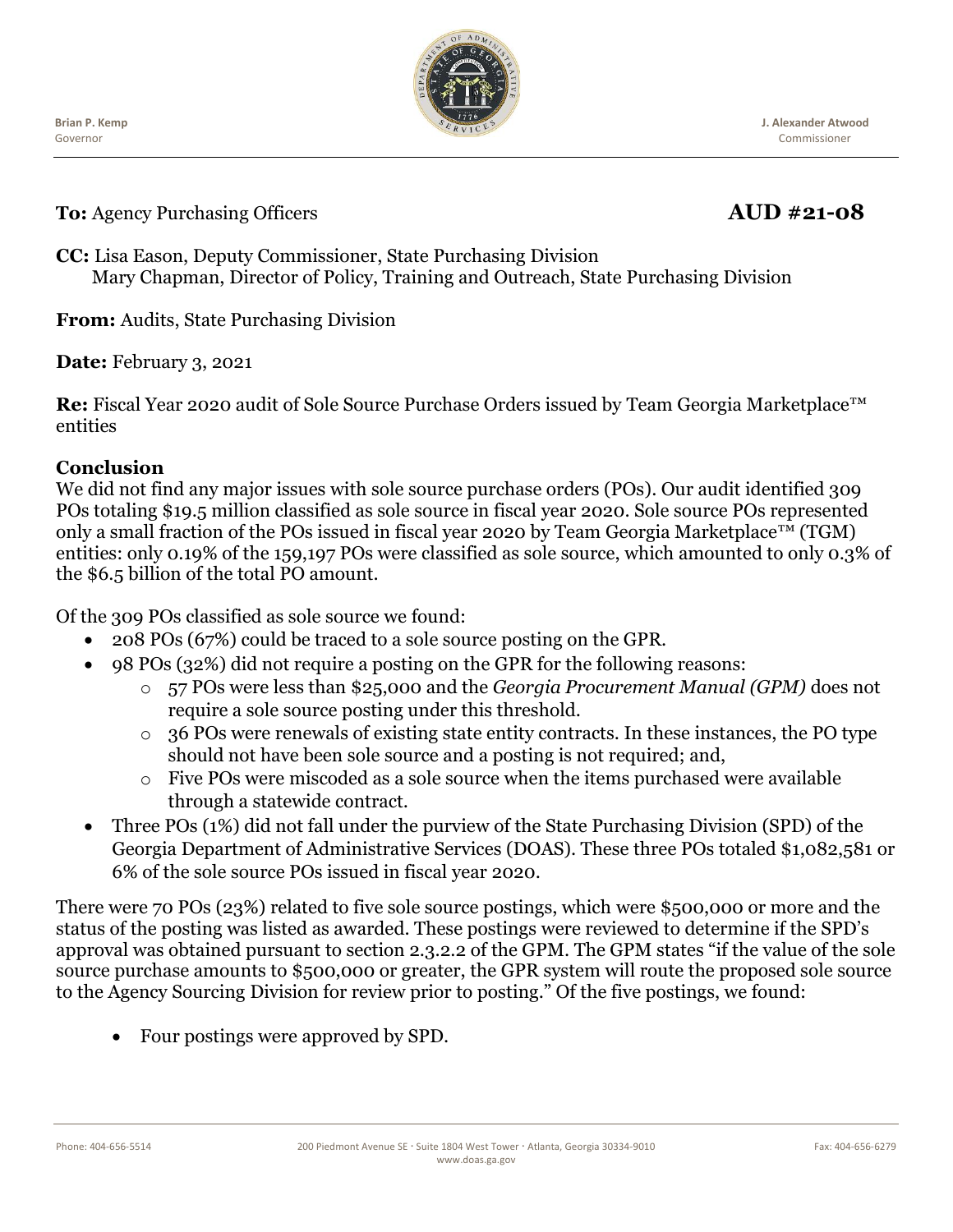• One posting was not approved by SPD but it did not require SPD approval since it was related to a contract renewal<sup>1</sup>.

## **Background**

A sole source *solicitation* allows state entities to conduct a procurement outside of the required competitive solicitation process. Since section 2.3.2.2 of the GPM does not prescribe any specific postaward steps or processes that must be followed for sole source POs, the audit also found that practices varied depending on the business requirement for which the sole source was being issued. The result of the sole source solicitation, therefore, might simply be a one-time purchase order for a good or service or the purpose of the solicitation could just as likely be for the establishment of a state entity contract.

Section 2.3.2.1 of the Georgia Procurement Manual (GPM) states that "for purchases with a value of \$25,000 or more, sole source purchases are prohibited unless the state entity establishes justification why the needed goods or services should not be procured through open competition." Section 2.3.2.2 of the GPM further requires that the state entity "must provide public notice of the intended solesource purchase or contract through a posting to the GPR". Furthermore, SPD did release an official announcement (#15-01) on 12/1/2015 requiring all sole source procurements over \$500,000 be submitted to SPD for approval prior to posting. This requirement went into effect on January 1, 2016.

# **Audit Objectives**

- 1. Was the sole source PO coded correctly?
- 2. Did the sole source PO meet the requirements of the GPM?
- 3. Was the sole source PO matched to a posting on the GPR?
- 4. Was the sole source posting approved, where required, by SPD?

# **Recommendations**

To promote consistency across the enterprise, SPD continues to recommend the following best practices for the sole source scenarios described:

- 1. Sole source solicitation posted for a one-time purchase of a good or service: after the Notice of Award (NOA) is posted, the PO is created and coded as sole source. The sole source event ID from the GPR is noted in the PO header2.
- 2. Sole source solicitation posted for multiple purchases of goods/services for a period **not to exceed** one year: after the NOA is posted, the POs are created as needed and coded as sole source. The sole source event ID from the GPR is noted in the PO header.
- 3. Sole source solicitation posted to create a multi-year state entity contract for the purchase of goods/services: after the NOA is posted a state entity contract is created and the sole source event ID now becomes the state entity contract number. All subsequent POs from this event are coded as

<sup>&</sup>lt;sup>1</sup> As per the number of allowable renewals as defined in section 3.6.2 of the GPM.

<sup>2</sup> For purchasing systems where access to the header is limited or restricted, the sole source event ID should be entered in any available PO Reference field.